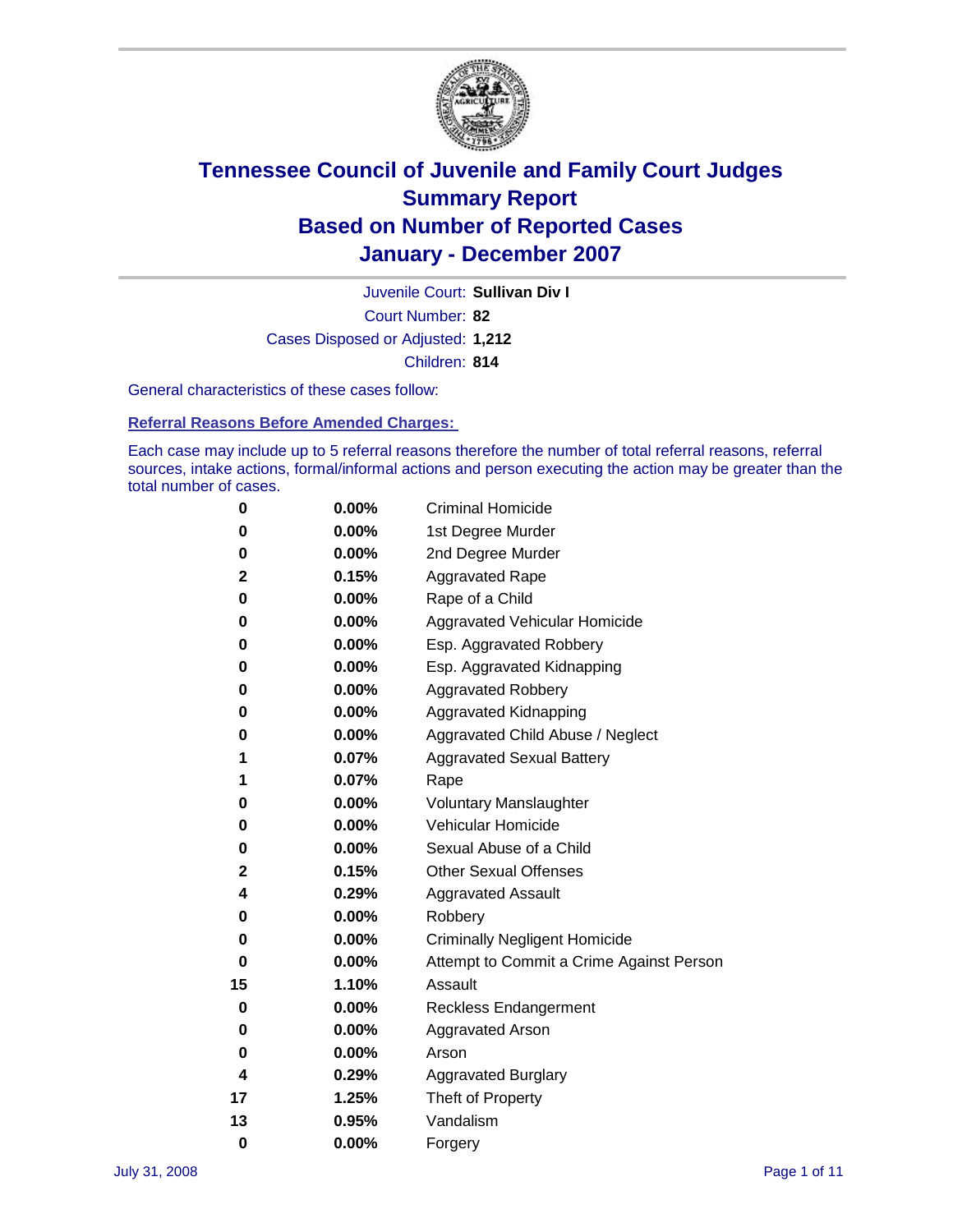

Court Number: **82** Juvenile Court: **Sullivan Div I** Cases Disposed or Adjusted: **1,212** Children: **814**

#### **Referral Reasons Before Amended Charges:**

Each case may include up to 5 referral reasons therefore the number of total referral reasons, referral sources, intake actions, formal/informal actions and person executing the action may be greater than the total number of cases.

| 0           | 0.00%    | <b>Worthless Checks</b>                                     |  |  |
|-------------|----------|-------------------------------------------------------------|--|--|
| 0           | $0.00\%$ | Illegal Possession / Fraudulent Use of Credit / Debit Cards |  |  |
| 11          | 0.81%    | <b>Burglary</b>                                             |  |  |
| 1           | 0.07%    | Unauthorized Use of a Vehicle                               |  |  |
| 0           | 0.00%    | <b>Cruelty to Animals</b>                                   |  |  |
| 1           | 0.07%    | Sale of Controlled Substances                               |  |  |
| 15          | 1.10%    | <b>Other Drug Offenses</b>                                  |  |  |
| 9           | 0.66%    | Possession of Controlled Substances                         |  |  |
| 0           | $0.00\%$ | <b>Criminal Attempt</b>                                     |  |  |
| 0           | 0.00%    | Carrying Weapons on School Property                         |  |  |
| 0           | 0.00%    | Unlawful Carrying / Possession of a Weapon                  |  |  |
| 4           | 0.29%    | <b>Evading Arrest</b>                                       |  |  |
| 0           | 0.00%    | Escape                                                      |  |  |
| $\mathbf 2$ | 0.15%    | Driving Under Influence (DUI)                               |  |  |
| 0           | 0.00%    | Possession / Consumption of Alcohol                         |  |  |
| 0           | 0.00%    | Resisting Stop, Frisk, Halt, Arrest or Search               |  |  |
| 0           | 0.00%    | <b>Aggravated Criminal Trespass</b>                         |  |  |
| 0           | 0.00%    | Harassment                                                  |  |  |
| 0           | 0.00%    | Failure to Appear                                           |  |  |
| $\mathbf 2$ | 0.15%    | Filing a False Police Report                                |  |  |
| 0           | 0.00%    | Criminal Impersonation                                      |  |  |
| 2           | 0.15%    | <b>Disorderly Conduct</b>                                   |  |  |
| 1           | 0.07%    | <b>Criminal Trespass</b>                                    |  |  |
| 5           | 0.37%    | Public Intoxication                                         |  |  |
| 0           | 0.00%    | Gambling                                                    |  |  |
| 147         | 10.77%   | Traffic                                                     |  |  |
| 0           | 0.00%    | Local Ordinances                                            |  |  |
| 3           | 0.22%    | Violation of Wildlife Regulations                           |  |  |
| $\bf{0}$    | 0.00%    | Contempt of Court                                           |  |  |
| 3           | 0.22%    | Violation of Probation                                      |  |  |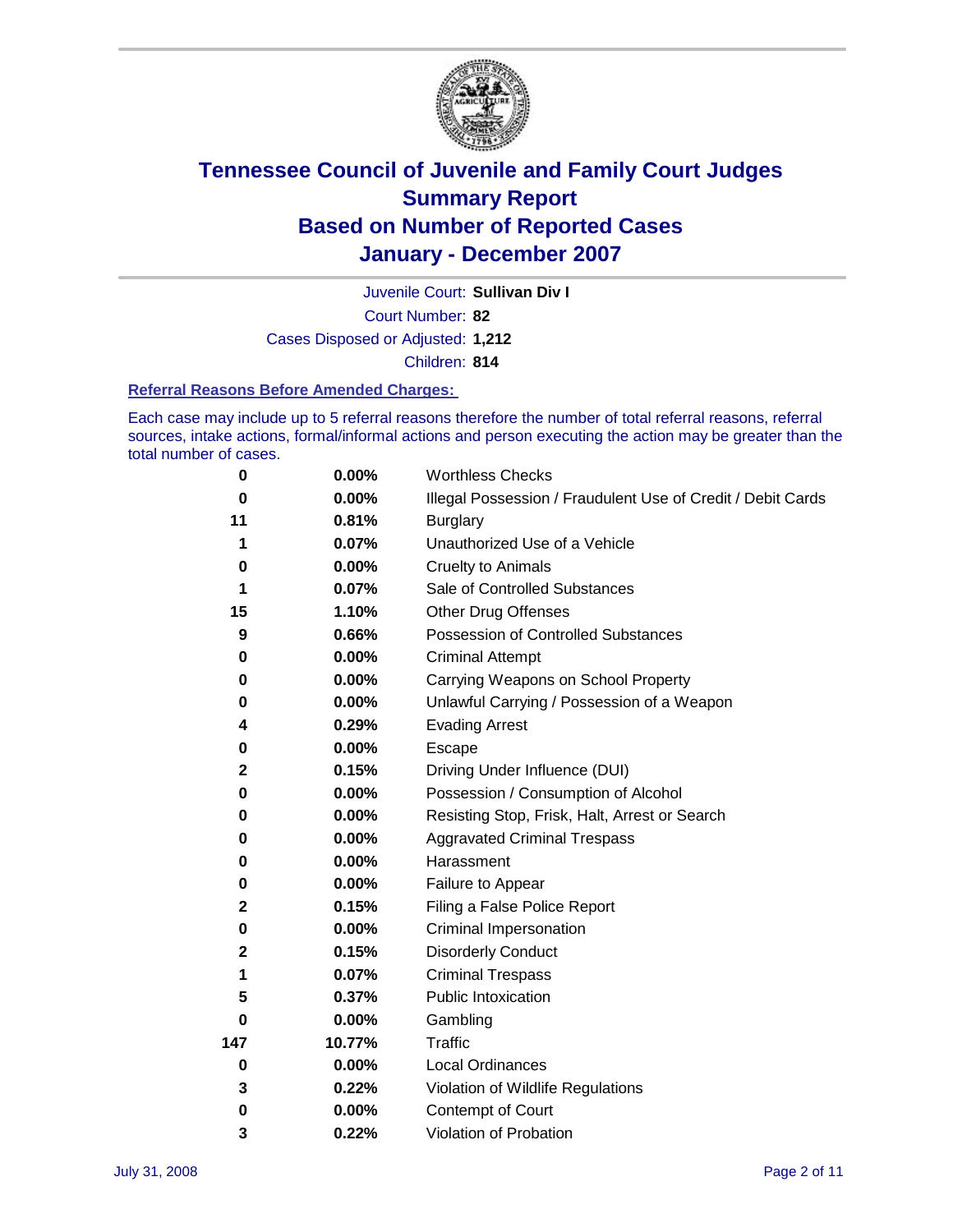

Court Number: **82** Juvenile Court: **Sullivan Div I** Cases Disposed or Adjusted: **1,212** Children: **814**

#### **Referral Reasons Before Amended Charges:**

Each case may include up to 5 referral reasons therefore the number of total referral reasons, referral sources, intake actions, formal/informal actions and person executing the action may be greater than the total number of cases.

| 1,365       | 100.00%  | <b>Total Referrals</b>                 |
|-------------|----------|----------------------------------------|
| 10          | 0.73%    | Other                                  |
| 0           | 0.00%    | <b>Consent to Marry</b>                |
| 0           | 0.00%    | <b>Request for Medical Treatment</b>   |
| 99          | 7.25%    | Child Support                          |
| 24          | 1.76%    | Paternity / Legitimation               |
| 21          | 1.54%    | Visitation                             |
| 50          | 3.66%    | Custody                                |
| 0           | $0.00\%$ | <b>Foster Care Review</b>              |
| 0           | $0.00\%$ | <b>Administrative Review</b>           |
| 571         | 41.83%   | <b>Judicial Review</b>                 |
| 0           | 0.00%    | Violation of Informal Adjustment       |
| $\mathbf 2$ | 0.15%    | <b>Violation of Pretrial Diversion</b> |
| 9           | 0.66%    | <b>Termination of Parental Rights</b>  |
| 90          | 6.59%    | Dependency / Neglect                   |
| $\bf{0}$    | $0.00\%$ | <b>Physically Abused Child</b>         |
| 0           | 0.00%    | <b>Sexually Abused Child</b>           |
| 0           | 0.00%    | Violation of Curfew                    |
| 1           | 0.07%    | Violation of a Valid Court Order       |
| 78          | 5.71%    | Possession of Tobacco Products         |
| $\bf{0}$    | $0.00\%$ | Out-of-State Runaway                   |
| 0           | 0.00%    | In-State Runaway                       |
| 101         | 7.40%    | Truancy                                |
| 44          | 3.22%    | <b>Unruly Behavior</b>                 |
| 0           | 0.00%    | Violation of Aftercare                 |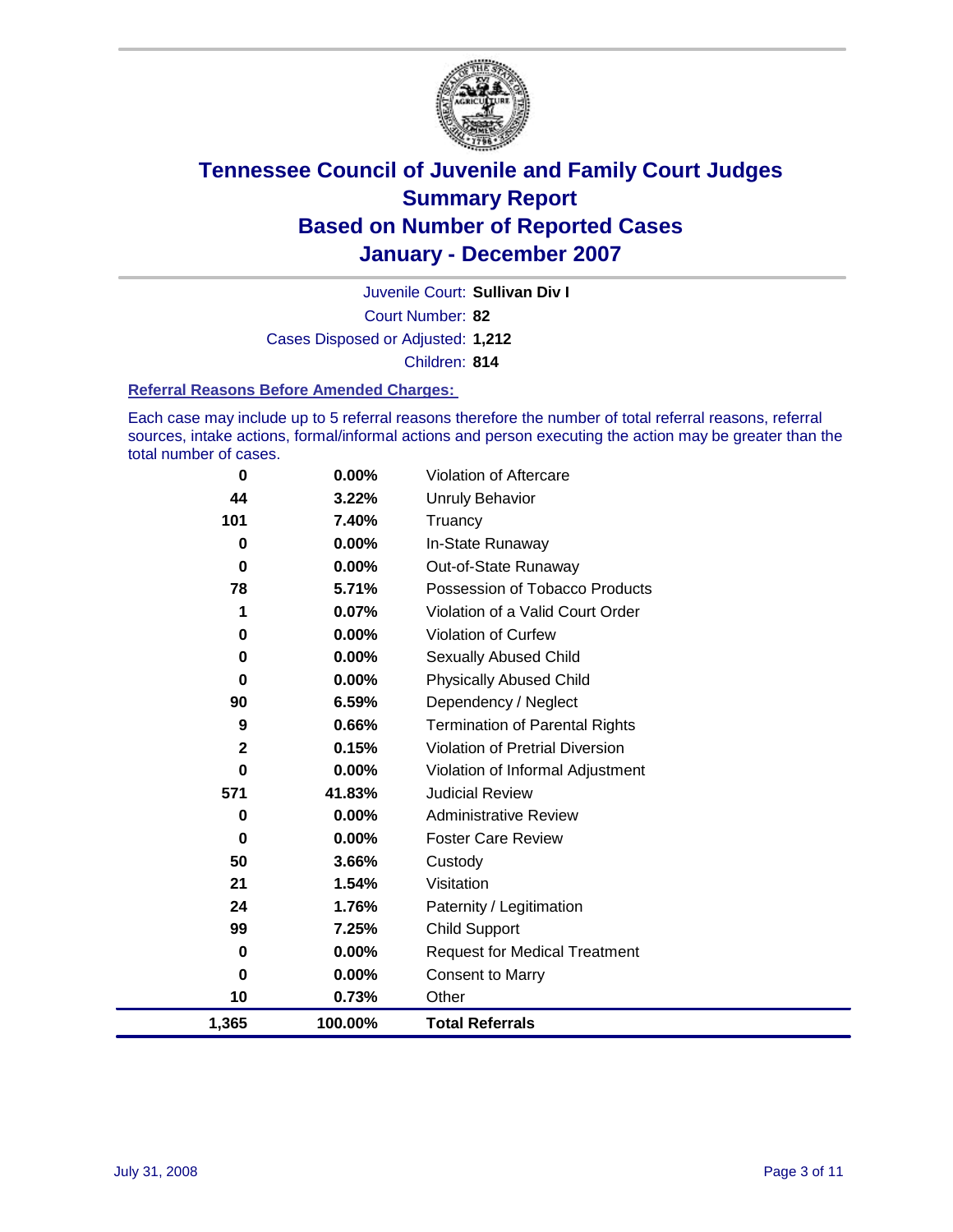

Court Number: **82** Juvenile Court: **Sullivan Div I** Cases Disposed or Adjusted: **1,212** Children: **814**

### **Referral Sources: 1**

| 1,365 | 100.00% | <b>Total Referral Sources</b>     |
|-------|---------|-----------------------------------|
| 3     | 0.22%   | Other                             |
| 0     | 0.00%   | Unknown                           |
| 0     | 0.00%   | Hospital                          |
| 1     | 0.07%   | Child & Parent                    |
| 0     | 0.00%   | Victim                            |
| 6     | 0.44%   | <b>Other Court</b>                |
| 0     | 0.00%   | Social Agency                     |
| 72    | 5.27%   | <b>Court Staff</b>                |
| 6     | 0.44%   | <b>District Attorney's Office</b> |
| 0     | 0.00%   | <b>Other State Department</b>     |
| 526   | 38.53%  | <b>DCS</b>                        |
| 0     | 0.00%   | <b>CSA</b>                        |
| 143   | 10.48%  | School                            |
| 0     | 0.00%   | Self                              |
| 88    | 6.45%   | <b>Relatives</b>                  |
| 219   | 16.04%  | Parents                           |
| 301   | 22.05%  | Law Enforcement                   |
|       |         |                                   |

### **Age of Child at Referral: 2**

| 814 | 100.00%  | <b>Total Child Count</b> |
|-----|----------|--------------------------|
| 0   | $0.00\%$ | Unknown / Not Reported   |
| 14  | 1.72%    | Ages 19 and Over         |
| 195 | 23.96%   | Ages 17 through 18       |
| 185 | 22.73%   | Ages 15 through 16       |
| 65  | 7.99%    | Ages 13 through 14       |
| 36  | 4.42%    | Ages 11 through 12       |
| 319 | 39.19%   | Ages 10 and Under        |
|     |          |                          |

<sup>1</sup> If different than number of Referral Reasons (1365), verify accuracy of your court's data.

<sup>2</sup> One child could be counted in multiple categories, verify accuracy of your court's data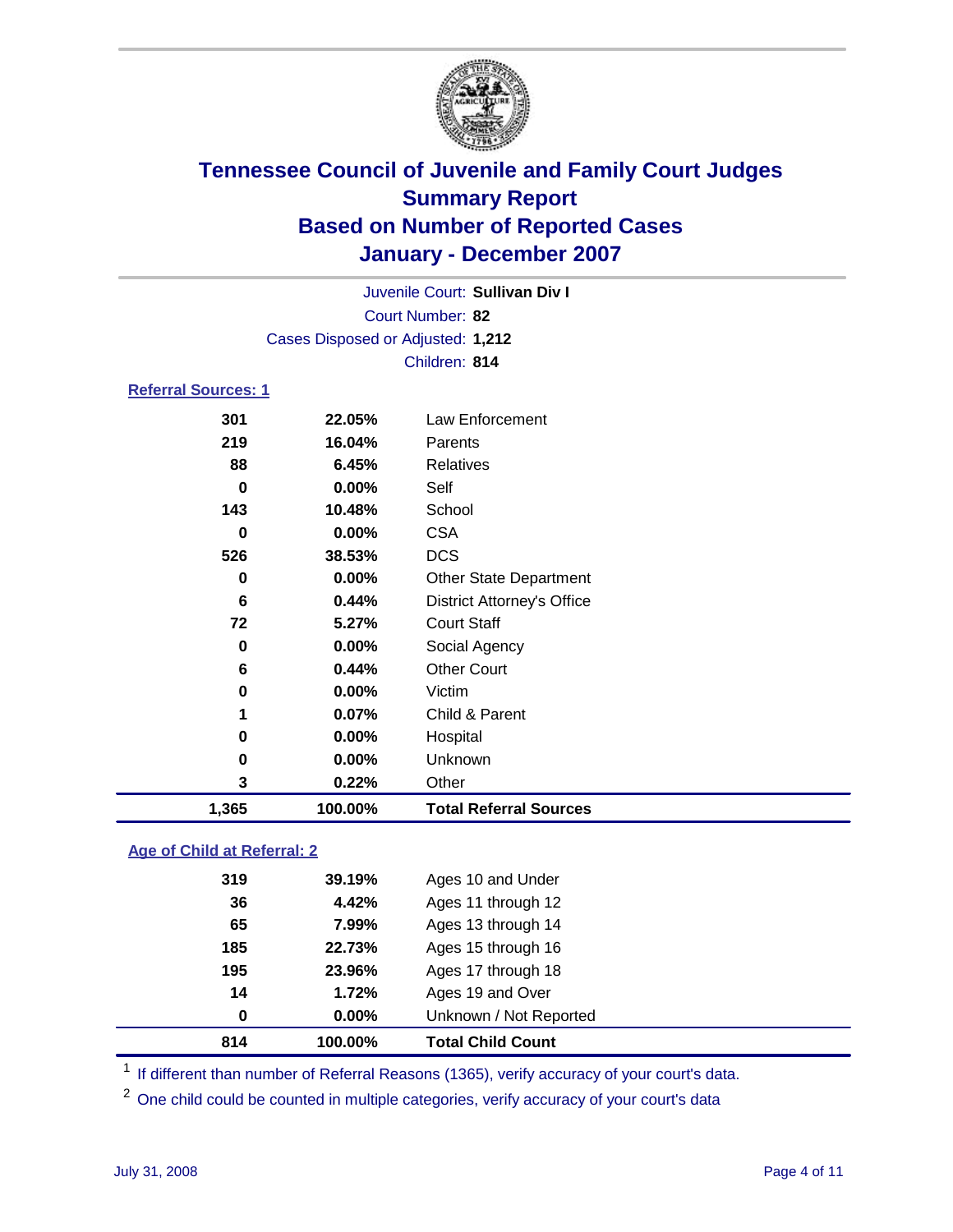

| Juvenile Court: Sullivan Div I          |                                   |                          |  |  |
|-----------------------------------------|-----------------------------------|--------------------------|--|--|
|                                         | Court Number: 82                  |                          |  |  |
|                                         | Cases Disposed or Adjusted: 1,212 |                          |  |  |
|                                         |                                   | Children: 814            |  |  |
| Sex of Child: 1                         |                                   |                          |  |  |
| 486                                     | 59.71%                            | Male                     |  |  |
| 328                                     | 40.29%                            | Female                   |  |  |
| $\bf{0}$                                | 0.00%                             | Unknown                  |  |  |
| 814                                     | 100.00%                           | <b>Total Child Count</b> |  |  |
| Race of Child: 1                        |                                   |                          |  |  |
| 803                                     | 98.65%                            | White                    |  |  |
| 5                                       | 0.61%                             | African American         |  |  |
| $\bf{0}$                                | 0.00%                             | Native American          |  |  |
| 0                                       | 0.00%                             | Asian                    |  |  |
| 5                                       | 0.61%                             | Mixed                    |  |  |
| 1                                       | 0.12%                             | Unknown                  |  |  |
| 814                                     | 100.00%                           | <b>Total Child Count</b> |  |  |
| <b>Hispanic Origin: 1</b>               |                                   |                          |  |  |
| $\bf{0}$                                | 0.00%                             | Yes                      |  |  |
| 814                                     | 100.00%                           | <b>No</b>                |  |  |
| $\bf{0}$                                | 0.00%                             | Unknown                  |  |  |
| 814                                     | 100.00%                           | <b>Total Child Count</b> |  |  |
| <b>School Enrollment of Children: 1</b> |                                   |                          |  |  |
| 382                                     | 46.93%                            | Yes                      |  |  |
| 1                                       | 0.12%                             | <b>No</b>                |  |  |
| 431                                     | 52.95%                            | Unknown                  |  |  |
| 814                                     | 100.00%                           | <b>Total Child Count</b> |  |  |

One child could be counted in multiple categories, verify accuracy of your court's data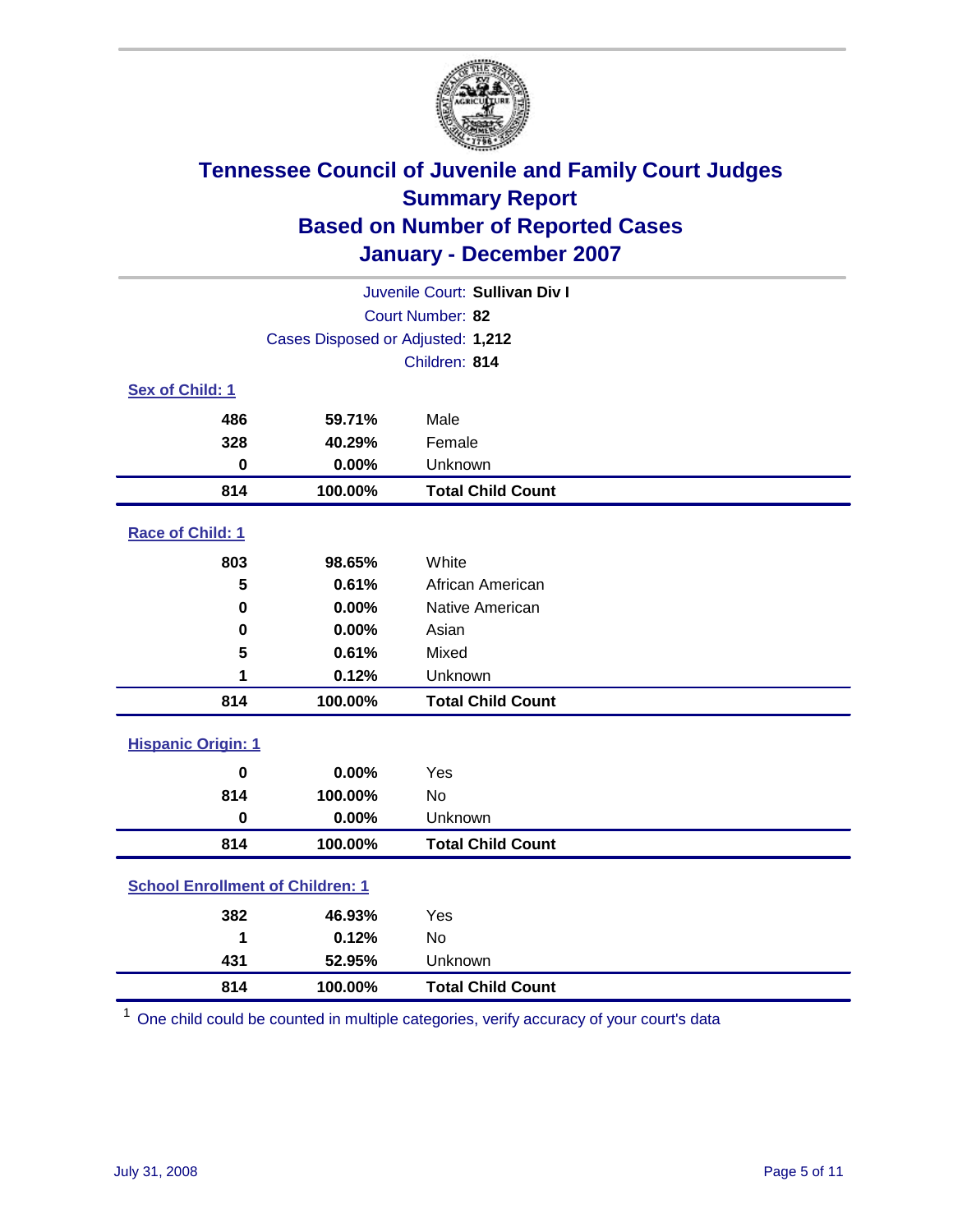

Court Number: **82** Juvenile Court: **Sullivan Div I** Cases Disposed or Adjusted: **1,212** Children: **814**

#### **Living Arrangement of Child at Time of Referral: 1**

| 814          | 100.00%  | <b>Total Child Count</b>     |
|--------------|----------|------------------------------|
| 16           | 1.97%    | Other                        |
| 0            | $0.00\%$ | Unknown                      |
| 0            | 0.00%    | Independent                  |
| $\mathbf{2}$ | 0.25%    | In an Institution            |
| 3            | $0.37\%$ | In a Residential Center      |
| 1            | 0.12%    | In a Group Home              |
| 5            | 0.61%    | With Foster Family           |
| 1            | 0.12%    | With Adoptive Parents        |
| 57           | 7.00%    | <b>With Relatives</b>        |
| 65           | 7.99%    | <b>With Father</b>           |
| 403          | 49.51%   | With Mother                  |
| 4            | 0.49%    | With Mother and Stepfather   |
| 0            | $0.00\%$ | With Father and Stepmother   |
| 257          | 31.57%   | With Both Biological Parents |

#### **Type of Detention: 2**

| 1,212 | 100.00%  | <b>Total Detention Count</b> |  |
|-------|----------|------------------------------|--|
| 837   | 69.06%   | Other                        |  |
| 354   | 29.21%   | Does Not Apply               |  |
| 0     | $0.00\%$ | <b>Unknown</b>               |  |
| 0     | 0.00%    | Psychiatric Hospital         |  |
| 0     | 0.00%    | Jail - No Separation         |  |
| 0     | $0.00\%$ | Jail - Partial Separation    |  |
| 0     | $0.00\%$ | Jail - Complete Separation   |  |
| 14    | 1.16%    | Juvenile Detention Facility  |  |
| 7     | 0.58%    | Non-Secure Placement         |  |
|       |          |                              |  |

<sup>1</sup> One child could be counted in multiple categories, verify accuracy of your court's data

<sup>2</sup> If different than number of Cases (1212) verify accuracy of your court's data.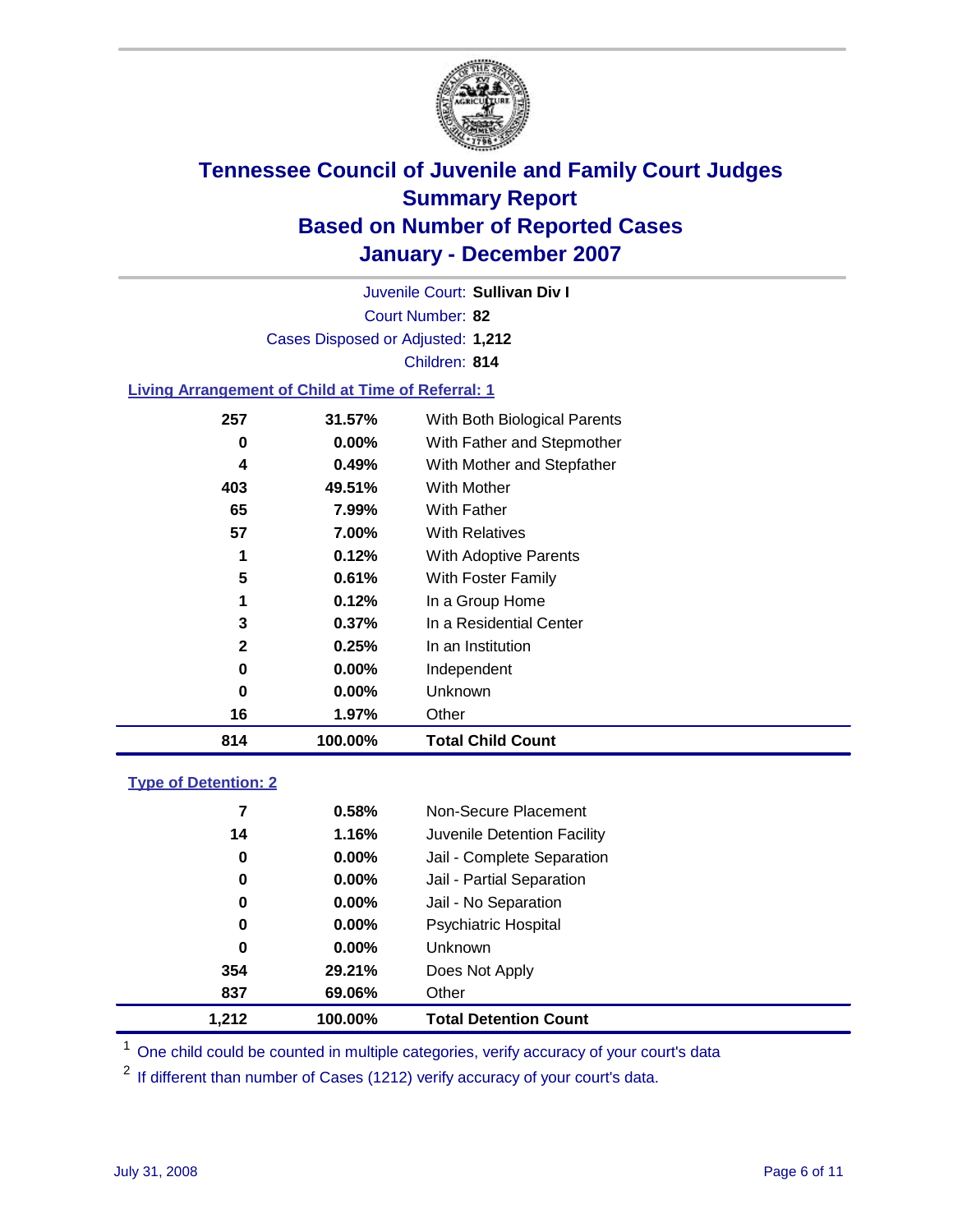

|                                                    | Juvenile Court: Sullivan Div I    |                                      |  |  |  |  |
|----------------------------------------------------|-----------------------------------|--------------------------------------|--|--|--|--|
|                                                    | Court Number: 82                  |                                      |  |  |  |  |
|                                                    | Cases Disposed or Adjusted: 1,212 |                                      |  |  |  |  |
|                                                    | Children: 814                     |                                      |  |  |  |  |
| <b>Placement After Secure Detention Hearing: 1</b> |                                   |                                      |  |  |  |  |
| $\bf{0}$                                           | 0.00%                             | Returned to Prior Living Arrangement |  |  |  |  |
| 14                                                 | 1.16%                             | Juvenile Detention Facility          |  |  |  |  |
| 0                                                  | 0.00%                             | Jail                                 |  |  |  |  |
| $\mathbf{2}$                                       | 0.17%                             | Shelter / Group Home                 |  |  |  |  |
| $\bf{0}$                                           | 0.00%                             | <b>Foster Family Home</b>            |  |  |  |  |
| 0                                                  | 0.00%                             | <b>Psychiatric Hospital</b>          |  |  |  |  |
| 0                                                  | 0.00%                             | Unknown / Not Reported               |  |  |  |  |
| 354                                                | 29.21%                            | Does Not Apply                       |  |  |  |  |
| 842                                                | 69.47%                            | Other                                |  |  |  |  |
| 1,212                                              | 100.00%                           | <b>Total Placement Count</b>         |  |  |  |  |
|                                                    |                                   |                                      |  |  |  |  |
| <b>Intake Actions: 2</b>                           |                                   |                                      |  |  |  |  |
| 416                                                | 30.48%                            | <b>Petition Filed</b>                |  |  |  |  |
| 0                                                  | 0.00%                             | <b>Motion Filed</b>                  |  |  |  |  |
| 217                                                | 15.90%                            | <b>Citation Processed</b>            |  |  |  |  |
| 0                                                  | 0.00%                             | Notification of Paternity Processed  |  |  |  |  |
| 573                                                | 41.98%                            | Scheduling of Judicial Review        |  |  |  |  |
| 147                                                | 10.77%                            | Scheduling of Administrative Review  |  |  |  |  |
| 0                                                  | $0.00\%$                          | Scheduling of Foster Care Review     |  |  |  |  |
| 0                                                  | 0.00%                             | Unknown                              |  |  |  |  |
| $\bf{0}$                                           | 0.00%                             | Does Not Apply                       |  |  |  |  |
| 12                                                 | 0.88%                             | Other                                |  |  |  |  |
| 1,365                                              | 100.00%                           | <b>Total Intake Count</b>            |  |  |  |  |

<sup>1</sup> If different than number of Cases (1212) verify accuracy of your court's data.

<sup>2</sup> If different than number of Referral Reasons (1365), verify accuracy of your court's data.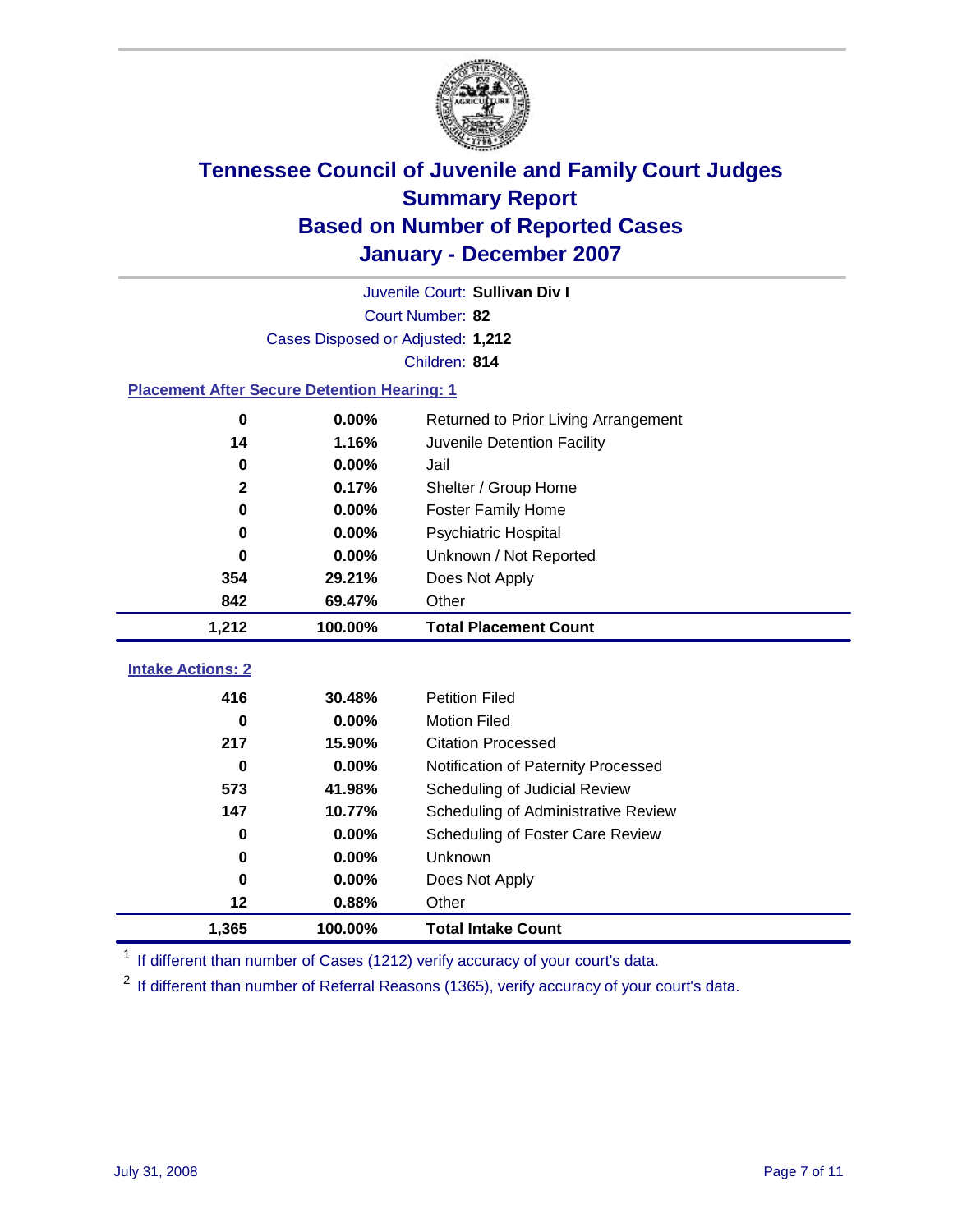

Court Number: **82** Juvenile Court: **Sullivan Div I** Cases Disposed or Adjusted: **1,212** Children: **814**

### **Last Grade Completed by Child: 1**

| 814         | 100.00% | <b>Total Child Count</b> |
|-------------|---------|--------------------------|
| 0           | 0.00%   | Other                    |
| 675         | 82.92%  | Unknown                  |
| 0           | 0.00%   | Never Attended School    |
| 0           | 0.00%   | Graduated                |
| 0           | 0.00%   | <b>GED</b>               |
| 0           | 0.00%   | Non-Graded Special Ed    |
| 12          | 1.47%   | 12th Grade               |
| 16          | 1.97%   | 11th Grade               |
| 31          | 3.81%   | 10th Grade               |
| 42          | 5.16%   | 9th Grade                |
| 11          | 1.35%   | 8th Grade                |
| 11          | 1.35%   | 7th Grade                |
| 6           | 0.74%   | 6th Grade                |
| 3           | 0.37%   | 5th Grade                |
| $\mathbf 2$ | 0.25%   | 4th Grade                |
| 4           | 0.49%   | 3rd Grade                |
| 1           | 0.12%   | 2nd Grade                |
| 0           | 0.00%   | 1st Grade                |
| 0           | 0.00%   | Kindergarten             |
| 0           | 0.00%   | Preschool                |
| 0           | 0.00%   | Too Young for School     |

### **Enrolled in Special Education: 1**

| 814 | 100.00%  | <b>Total Child Count</b> |  |
|-----|----------|--------------------------|--|
| 0   | $0.00\%$ | Unknown                  |  |
| 801 | 98.40%   | No                       |  |
| 13  | 1.60%    | Yes                      |  |
|     |          |                          |  |

<sup>1</sup> One child could be counted in multiple categories, verify accuracy of your court's data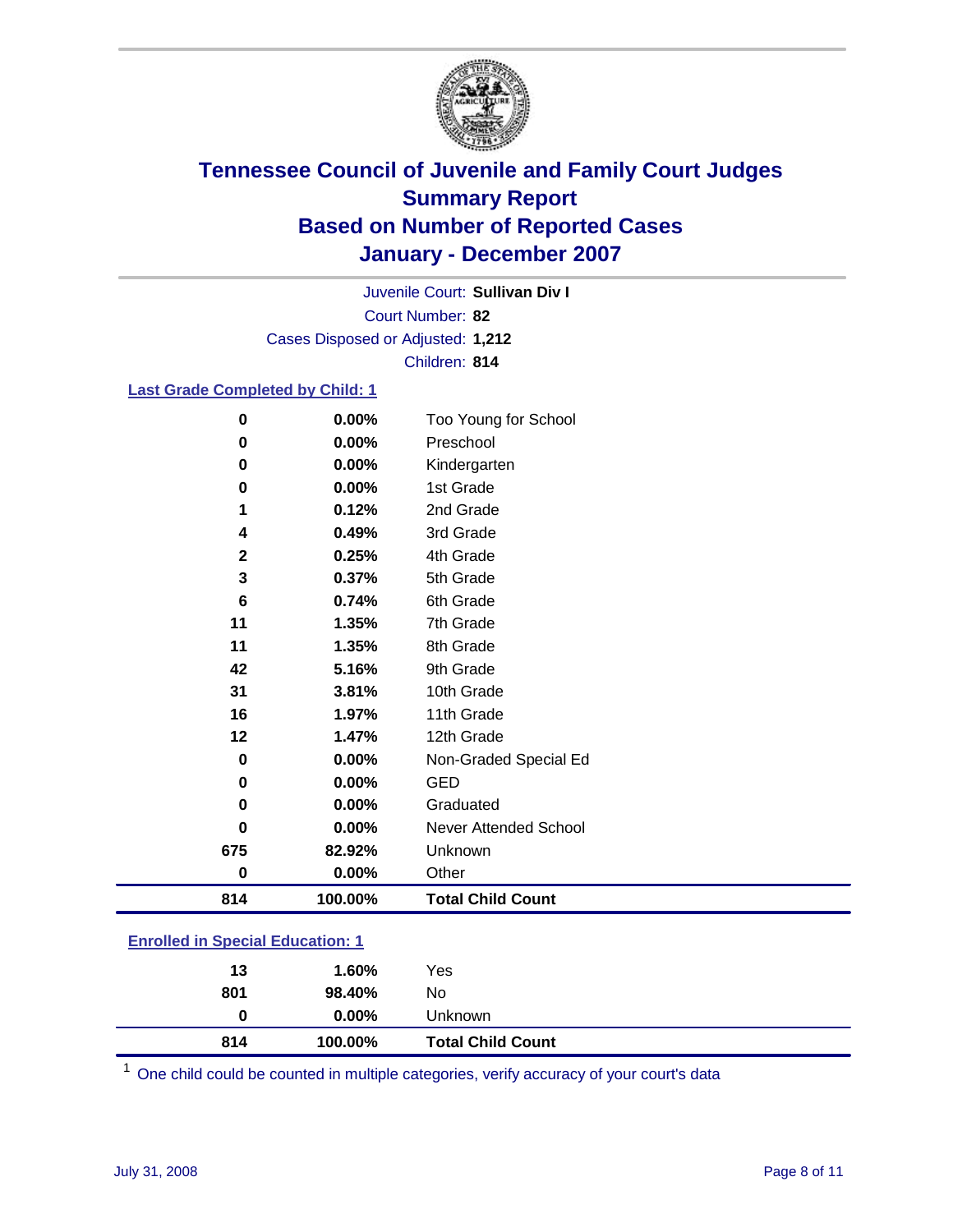

|                              | Juvenile Court: Sullivan Div I    |                           |  |  |
|------------------------------|-----------------------------------|---------------------------|--|--|
|                              | Court Number: 82                  |                           |  |  |
|                              | Cases Disposed or Adjusted: 1,212 |                           |  |  |
|                              |                                   | Children: 814             |  |  |
| <b>Action Executed By: 1</b> |                                   |                           |  |  |
| 1,198                        | 87.77%                            | Judge                     |  |  |
| 0                            | $0.00\%$                          | Referee                   |  |  |
| 167                          | 12.23%                            | <b>YSO</b>                |  |  |
| 0                            | 0.00%                             | Other                     |  |  |
| 0                            | 0.00%                             | Unknown / Not Reported    |  |  |
| 1,365                        | 100.00%                           | <b>Total Action Count</b> |  |  |

### **Formal / Informal Actions: 1**

| 311      | 22.78%   | Dismissed                                        |
|----------|----------|--------------------------------------------------|
| 0        | 0.00%    | Retired / Nolle Prosequi                         |
| 50       | 3.66%    | <b>Complaint Substantiated Delinquent</b>        |
| 33       | 2.42%    | <b>Complaint Substantiated Status Offender</b>   |
| 44       | 3.22%    | <b>Complaint Substantiated Dependent/Neglect</b> |
| 0        | 0.00%    | <b>Complaint Substantiated Abused</b>            |
| $\bf{0}$ | $0.00\%$ | <b>Complaint Substantiated Mentally III</b>      |
| 170      | 12.45%   | Informal Adjustment                              |
| 52       | 3.81%    | <b>Pretrial Diversion</b>                        |
| 0        | 0.00%    | <b>Transfer to Adult Court Hearing</b>           |
| 0        | $0.00\%$ | Charges Cleared by Transfer to Adult Court       |
| 96       | $7.03\%$ | Special Proceeding                               |
| 416      | 30.48%   | <b>Review Concluded</b>                          |
| 134      | 9.82%    | Case Held Open                                   |
| 59       | 4.32%    | Other                                            |
| 0        | 0.00%    | Unknown / Not Reported                           |
| 1,365    | 100.00%  | <b>Total Action Count</b>                        |

<sup>1</sup> If different than number of Referral Reasons (1365), verify accuracy of your court's data.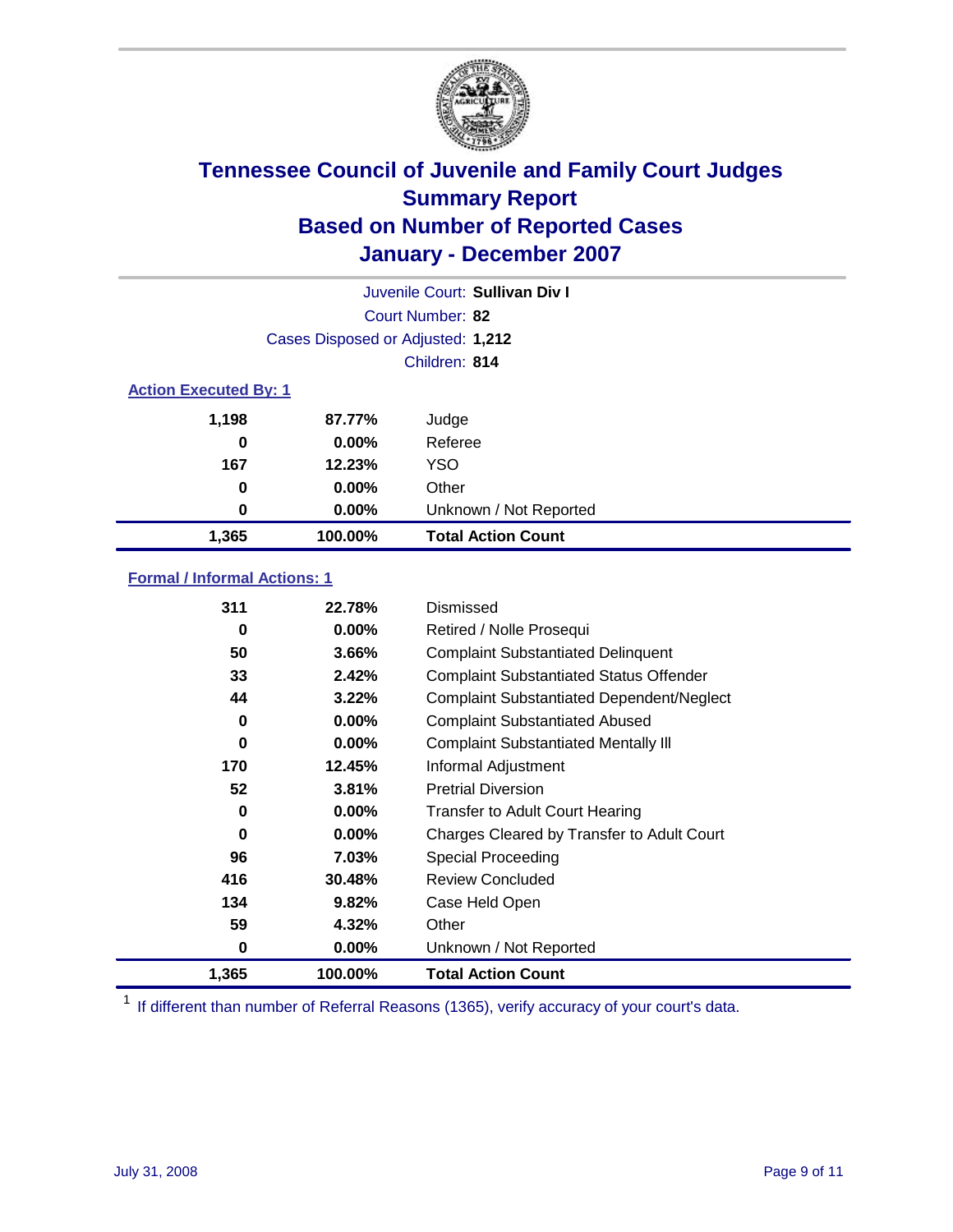

|                       |                                   | Juvenile Court: Sullivan Div I                        |
|-----------------------|-----------------------------------|-------------------------------------------------------|
|                       |                                   | Court Number: 82                                      |
|                       | Cases Disposed or Adjusted: 1,212 |                                                       |
|                       |                                   | Children: 814                                         |
| <b>Case Outcomes:</b> |                                   | There can be multiple outcomes for one child or case. |
| 298                   | 17.97%                            | <b>Case Dismissed</b>                                 |
| 0                     | 0.00%                             | Case Retired or Nolle Prosequi                        |
| 63                    | 3.80%                             | Warned / Counseled                                    |
| 18                    | 1.09%                             | Held Open For Review                                  |
| 25                    | 1.51%                             | Supervision / Probation to Juvenile Court             |
| 0                     | 0.00%                             | <b>Probation to Parents</b>                           |
| 163                   | 9.83%                             | Referral to Another Entity for Supervision / Service  |
| 3                     | 0.18%                             | Referred for Mental Health Counseling                 |
| 11                    | 0.66%                             | Referred for Alcohol and Drug Counseling              |
| 0                     | 0.00%                             | <b>Referred to Alternative School</b>                 |
| 0                     | 0.00%                             | Referred to Private Child Agency                      |
| 13                    | 0.78%                             | Referred to Defensive Driving School                  |
| 1                     | 0.06%                             | Referred to Alcohol Safety School                     |
| 0                     | 0.00%                             | Referred to Juvenile Court Education-Based Program    |
| 5                     | 0.30%                             | Driver's License Held Informally                      |
| 0                     | 0.00%                             | <b>Voluntary Placement with DMHMR</b>                 |
| 0                     | 0.00%                             | <b>Private Mental Health Placement</b>                |
| 0                     | 0.00%                             | <b>Private MR Placement</b>                           |
| 5                     | 0.30%                             | Placement with City/County Agency/Facility            |
| 108                   | 6.51%                             | Placement with Relative / Other Individual            |
| 17                    | 1.03%                             | Fine                                                  |
| 33                    | 1.99%                             | <b>Public Service</b>                                 |
| 12                    | 0.72%                             | Restitution                                           |
| 0                     | 0.00%                             | <b>Runaway Returned</b>                               |
| 3                     | 0.18%                             | No Contact Order                                      |
| 3                     | 0.18%                             | Injunction Other than No Contact Order                |
| 5                     | 0.30%                             | <b>House Arrest</b>                                   |
| 6                     | 0.36%                             | <b>Court Defined Curfew</b>                           |
| 0                     | 0.00%                             | Dismissed from Informal Adjustment                    |
| $\mathbf 2$           | 0.12%                             | <b>Dismissed from Pretrial Diversion</b>              |
| 43                    | 2.59%                             | <b>Released from Probation</b>                        |
| 0                     | 0.00%                             | <b>Transferred to Adult Court</b>                     |
| 0                     | 0.00%                             | <b>DMHMR Involuntary Commitment</b>                   |